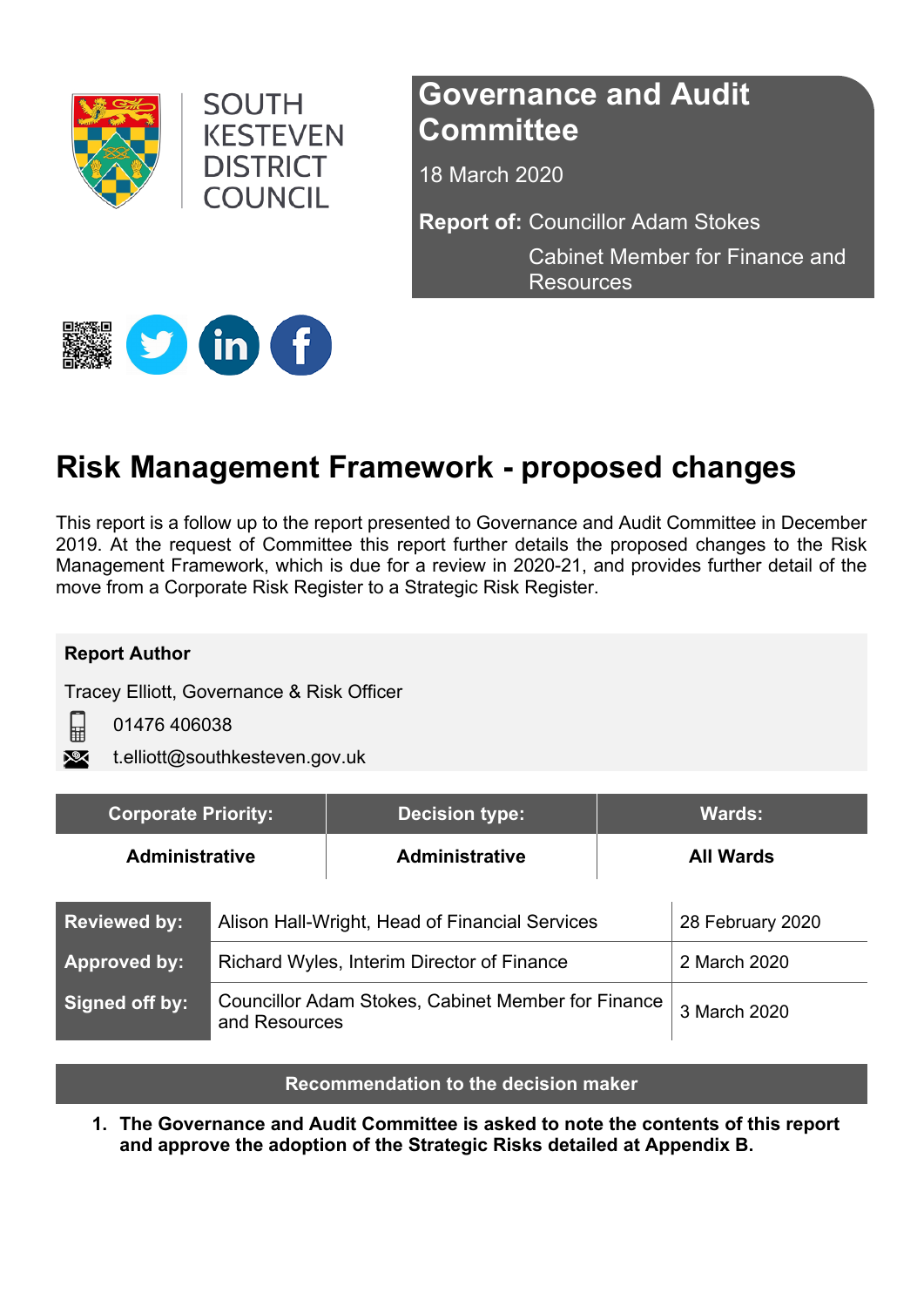# **1 The Background to the Report**

- 1.1 At the December meeting of Governance and Audit Committee, Members expressed concern about moving from a Corporate Risk Register to a Strategic Risk Register and requested assurance that those corporate risks would not be lost.
- 1.2 Appendix A details how the Corporate Risks will be captured within the strategic risks. Through mapping Corporate Risks with Strategic Risks it can be demonstrated that there is a high correlation between the two. The table within Appendix A highlights where the existing Corporate Risks will reside as part of the cause or driver of the newly formed Strategic Risks.

Appendix B captures the proposed Strategic Risks and details the risk driver, the effect if the risk is not managed and the risk appetite. If this document is approved it will form the basis of the new Strategic Risk Register which will be presented back to Committee at their June meeting.

### **2 Consultation and Feedback Received, Including Overview and Scrutiny**

2.1 Governance and Audit Committee are asked to approve the adoption of a Strategic Risk Register, the contents of which are captured as Appendix B.

#### **3 Reasons for the Recommendation**

3.1 Governance and Audit Committee, as part of its terms of reference, is required to monitor and review the risk management arrangements in place and the activities that are being undertaken to mitigate those risks.

### **4 Next Steps – Communication and Implementation of the Decision**

4.1 N/A

### **5 Financial Implications**

5.1 These are contained within the report where appropriate.

#### **Financial Implications reviewed by: Richard Wyles, Interim Director of Finance**

#### **6 Legal and Governance Implications**

6.1 One of the areas for the Committee as part of its terms of reference is to monitor and review the risk management arrangements in place and activities that are being undertaken in order to mitigate those risks. The Risk Management Framework therefore provides details of the risk environment within which the Council operates and the controls and mechanisms that are in place to ensure risk is sufficiently managed by officers and members.

#### **Legal Implications reviewed by: Shahin Ismail, Director of Law and Governance**

### **7 Equality and Safeguarding Implications**

- 7.1 None.
- **8 Risk and Mitigation**
- 8.1 None.
- **9 Community Safety Implications**
- 9.1 None.